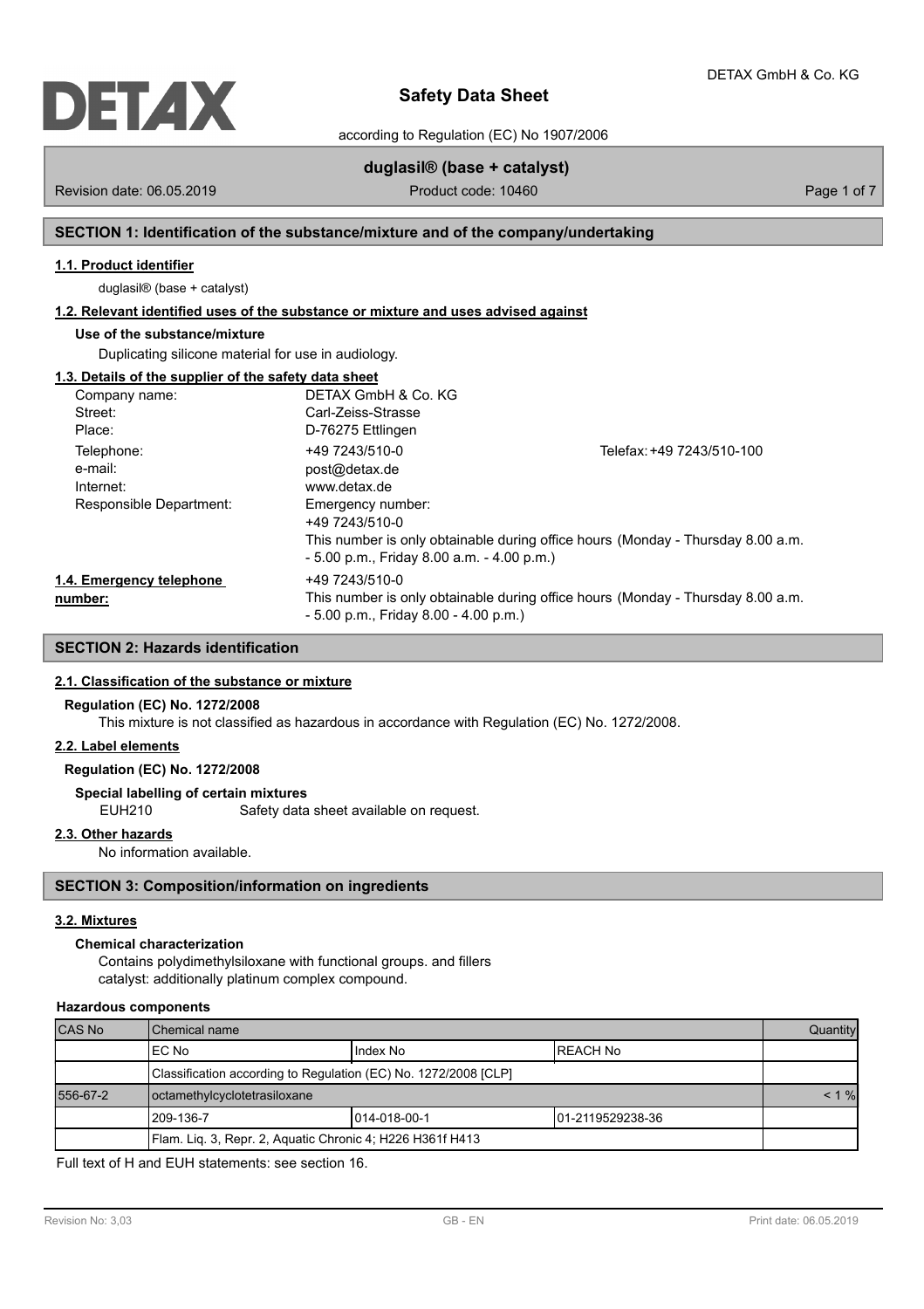according to Regulation (EC) No 1907/2006

# **duglasil® (base + catalyst)**

Revision date: 06.05.2019 Product code: 10460 Product code: 10460 Page 2 of 7

## **SECTION 4: First aid measures**

# **4.1. Description of first aid measures**

#### **After inhalation**

Provide fresh air.

### **After contact with skin**

Wash with plenty of water. Take off contaminated clothing and wash it before reuse.

#### **After contact with eyes**

Rinse immediately carefully and thoroughly with eye-bath or water.

#### **After ingestion**

Rinse mouth immediately and drink plenty of water. Do not induce vomiting. If you feel unwell, seek medical advice.

#### **4.2. Most important symptoms and effects, both acute and delayed**

No information available.

## **4.3. Indication of any immediate medical attention and special treatment needed**

Treat symptomatically.

#### **SECTION 5: Firefighting measures**

## **5.1. Extinguishing media**

#### **Suitable extinguishing media**

Co-ordinate fire-fighting measures to the fire surroundings.

#### **5.2. Special hazards arising from the substance or mixture**

Non-flammable. Vapours can form explosive mixtures with air.

## **5.3. Advice for firefighters**

In case of fire: Wear self-contained breathing apparatus.

#### **Additional information**

Use water spray jet to protect personnel and to cool endangered containers. Collect contaminated fire extinguishing water separately. Do not allow entering drains or surface water.

### **SECTION 6: Accidental release measures**

## **6.1. Personal precautions, protective equipment and emergency procedures**

Use personal protection equipment.

# **6.2. Environmental precautions**

Do not allow to enter into surface water or drains.

## **6.3. Methods and material for containment and cleaning up**

Absorb with liquid-binding material (e.g. sand, diatomaceous earth, acid- or universal binding agents). Treat the recovered material as prescribed in the section on waste disposal.

#### **6.4. Reference to other sections**

Safe handling: see section 7 Personal protection equipment: see section 8 Disposal: see section 13

# **SECTION 7: Handling and storage**

### **7.1. Precautions for safe handling**

# **Advice on safe handling**

No special measures are necessary.

### **Advice on protection against fire and explosion**

No special fire protection measures are necessary.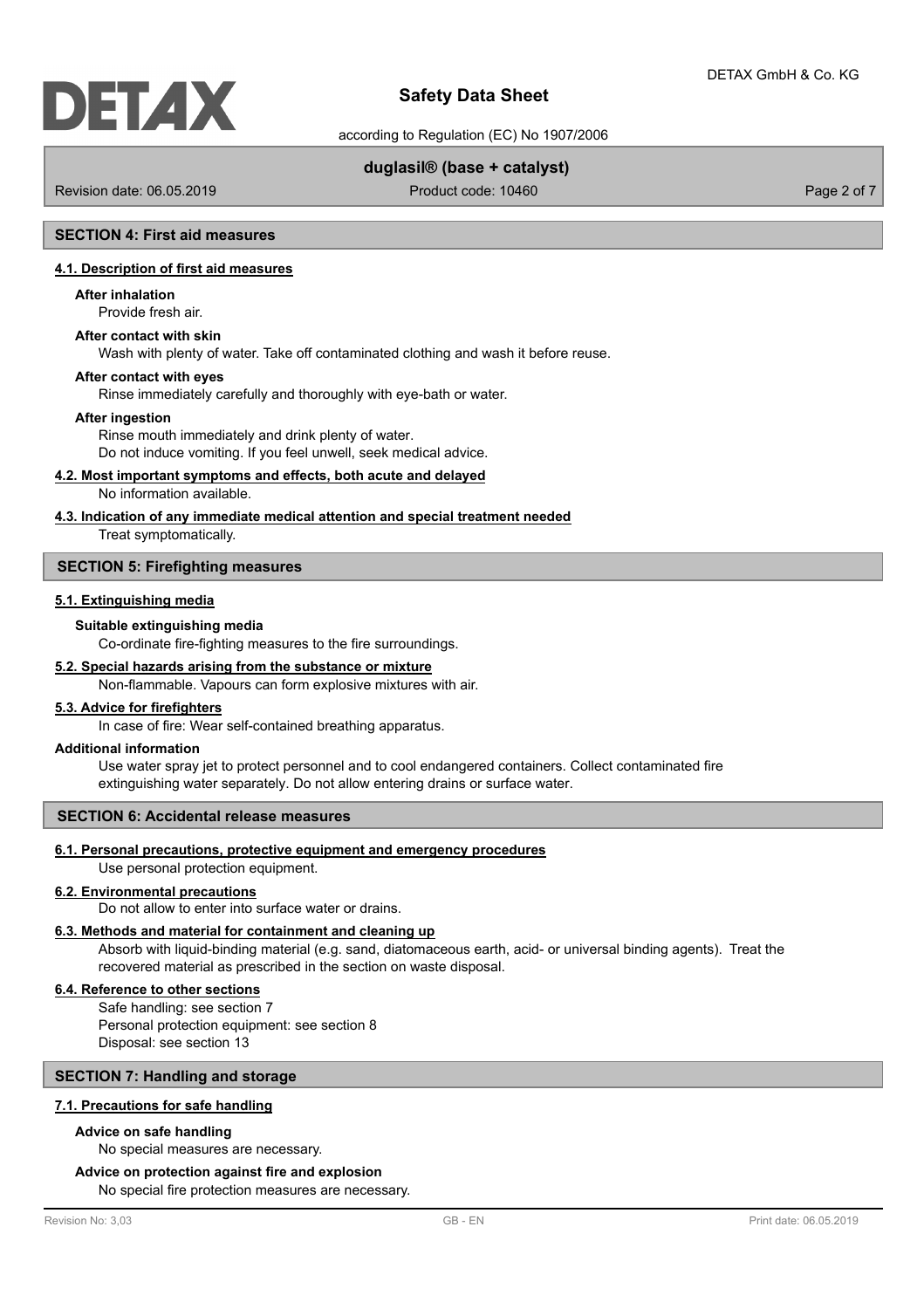

according to Regulation (EC) No 1907/2006

## **duglasil® (base + catalyst)**

Revision date: 06.05.2019 Product code: 10460 Product code: 10460 Page 3 of 7

### **7.2. Conditions for safe storage, including any incompatibilities**

# **Requirements for storage rooms and vessels**

# Keep container tightly closed.

# **Advice on storage compatibility**

Do not store with acids, lyes, alcohols, metallic powders and metallic oxides (release of hydrogen is favoured).

#### **Further information on storage conditions**

Keep only in the original container in a cool, dry and well-ventilated place, away from foodstuffs.

## **7.3. Specific end use(s)**

Silicone material for use in audiology. For use by trained specialist staff.

### **SECTION 8: Exposure controls/personal protection**

#### **8.1. Control parameters**

#### **8.2. Exposure controls**

#### **Protective and hygiene measures**

Take off contaminated clothing. Wash hands before breaks and after work. When using do not eat or drink.

### **Eye/face protection**

Wear eye/face protection.

#### **Hand protection**

When handling with chemical substances, protective gloves must be worn with the CE-label including the four control digits. The quality of the protective gloves resistant to chemicals must be chosen as a function of the specific working place concentration and quantity of hazardous substances. For special purposes, it is recommended to check the resistance to chemicals of the protective gloves mentioned above together with the supplier of these gloves.

Suitable are gloves of the following material: NBR (Nitrile rubber)

#### **Skin protection**

Wear suitable protective clothing.

## **Respiratory protection**

In case of inadequate ventilation wear respiratory protection.

#### **SECTION 9: Physical and chemical properties**

### **9.1. Information on basic physical and chemical properties**

| Colour:<br>base: clear-transparent, catalyst: clear-transparent |  |
|-----------------------------------------------------------------|--|
| characteristic<br>Odour:                                        |  |
| <b>Test method</b>                                              |  |
| pH-Value:<br>not determined                                     |  |
| Changes in the physical state                                   |  |
| Melting point:<br>not determined                                |  |
| Initial boiling point and boiling range:<br>not determined      |  |
| $>100$ °C DIN 51755<br>Flash point:                             |  |
| <b>Flammability</b>                                             |  |
| Solid:<br>not applicable                                        |  |
| Gas:<br>not applicable                                          |  |
| not determined<br>Lower explosion limits:                       |  |
| Upper explosion limits:<br>not determined                       |  |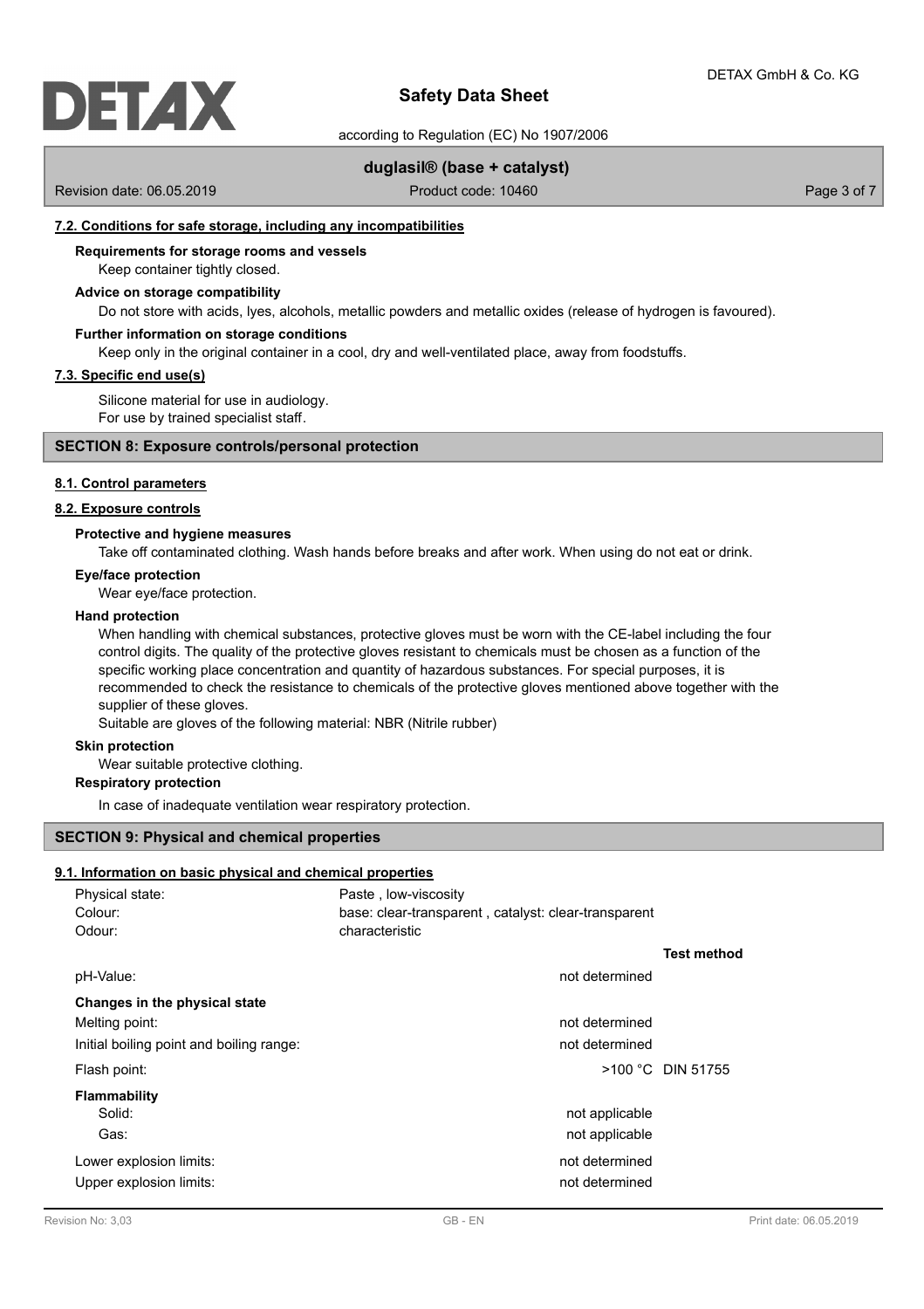

according to Regulation (EC) No 1907/2006

| duglasil® (base + catalyst)                        |                                  |                                 |  |  |
|----------------------------------------------------|----------------------------------|---------------------------------|--|--|
| Revision date: 06.05.2019                          | Product code: 10460              | Page 4 of 7                     |  |  |
| Ignition temperature:                              |                                  | >400 °C DIN 51794               |  |  |
| <b>Auto-ignition temperature</b><br>Solid:<br>Gas: | not applicable<br>not applicable |                                 |  |  |
| Decomposition temperature:                         | >180 °C                          |                                 |  |  |
| <b>Oxidizing properties</b><br>Not oxidizing.      |                                  |                                 |  |  |
| Vapour pressure:<br>(at 20 $^{\circ}$ C)           | $<$ 10 hPa                       |                                 |  |  |
| Density (at 20 °C):                                |                                  | 1,0 g/cm <sup>3</sup> DIN 51757 |  |  |
| Water solubility:                                  | insoluble                        |                                 |  |  |
| Solubility in other solvents<br>not determined     |                                  |                                 |  |  |
| Partition coefficient:                             | not determined                   |                                 |  |  |
| Viscosity / dynamic:<br>(at 23 $^{\circ}$ C)       |                                  | 12000 mPa · S BROOKFIELD        |  |  |
| Vapour density:                                    | not determined                   |                                 |  |  |
| Evaporation rate:                                  | not determined                   |                                 |  |  |
| 9.2. Other information                             |                                  |                                 |  |  |
| Solid content:                                     | not determined                   |                                 |  |  |
| <b>SECTION 10: Stability and reactivity</b>        |                                  |                                 |  |  |

#### **10.1. Reactivity**

No hazardous reaction when handled and stored according to provisions.

### **10.2. Chemical stability**

The product is stable under storage at normal ambient temperatures.

## **10.3. Possibility of hazardous reactions**

Reacts with : Acids, alkalis, alcohols, powdered metals or metal oxides with release of hydrogen.

#### **10.4. Conditions to avoid**

Temperatures > 150°C/ 302 °F.

# **10.5. Incompatible materials**

No information available.

# **10.6. Hazardous decomposition products**

In case of thermic decomposition hydrogen is released. At a temperature of approx. 150°C/ 302°F a small amount of formaldehyde can be released by oxidative degradation.

## **SECTION 11: Toxicological information**

## **11.1. Information on toxicological effects**

#### **Acute toxicity**

Based on available data, the classification criteria are not met. For the product itself no toxicological data are available. In products with a comparable composition, a LD50 (orally, species rat) of > 5000 mg/kg has been found.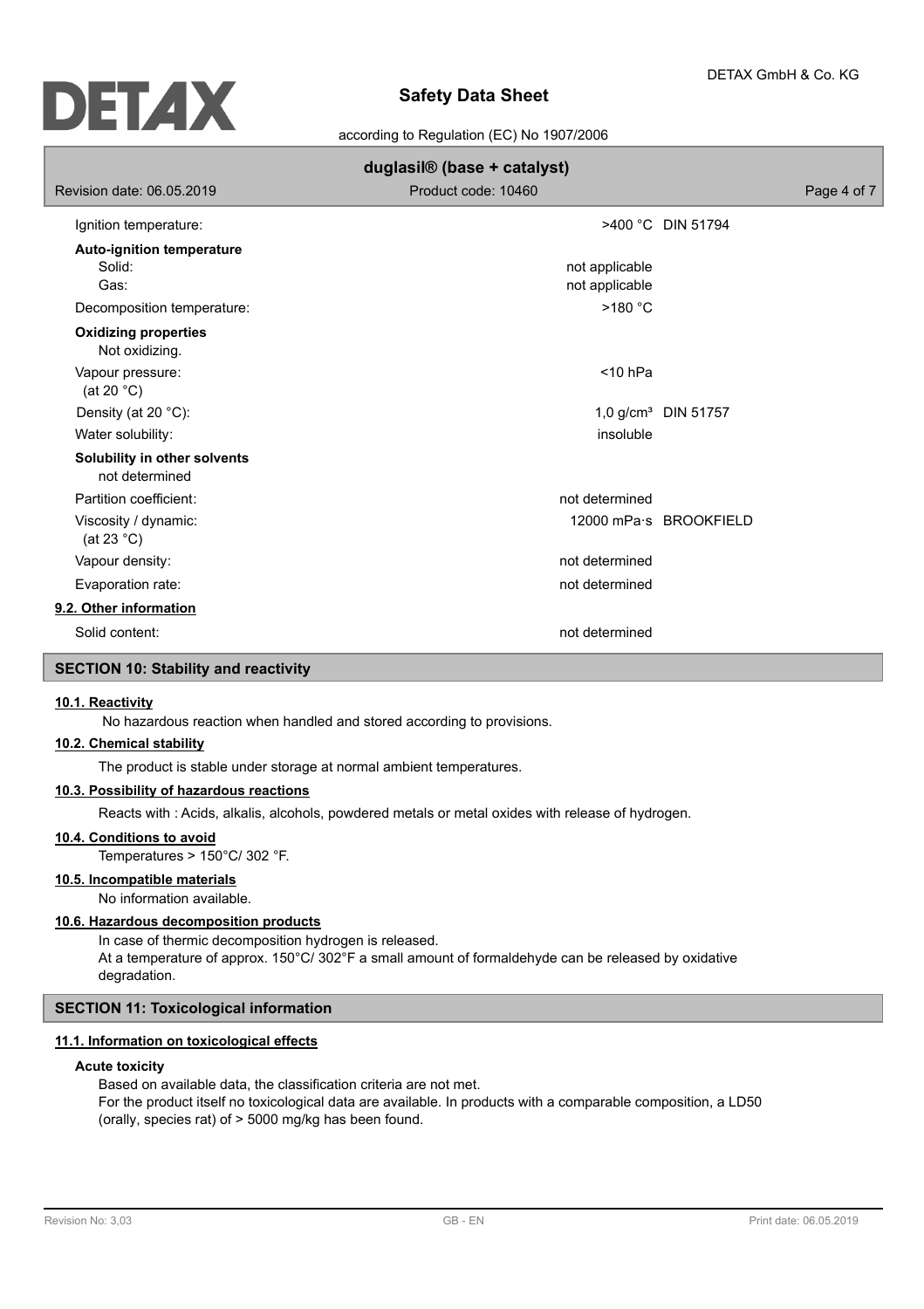

according to Regulation (EC) No 1907/2006

# **duglasil® (base + catalyst)**

Revision date: 06.05.2019 **Product code: 10460** Product code: 10460 Page 5 of 7

| <b>CAS No</b> | Chemical name                |               |         |                |                 |                 |
|---------------|------------------------------|---------------|---------|----------------|-----------------|-----------------|
|               | Exposure route               | Dose          |         | <b>Species</b> | <b>I</b> Source | <b>I</b> Method |
| 556-67-2      | octamethylcyclotetrasiloxane |               |         |                |                 |                 |
|               | oral                         | LD50<br>mg/kg | 4800    | Rat            |                 | IOECD 401       |
|               | dermal                       | LD50<br>mg/kg | >2400   | Rabbit         |                 | IOECD 402       |
|               | inhalation (4 h) vapour      | ∟C50          | 36 mg/l | Rat            | <b>I</b> GESTIS | OECD 403        |

#### **Irritation and corrosivity**

Based on available data, the classification criteria are not met.

#### **Sensitising effects**

Based on available data, the classification criteria are not met.

# **Carcinogenic/mutagenic/toxic effects for reproduction**

Based on available data, the classification criteria are not met.

#### **STOT-single exposure**

Based on available data, the classification criteria are not met.

#### **STOT-repeated exposure**

Based on available data, the classification criteria are not met.

### **Aspiration hazard**

Based on available data, the classification criteria are not met.

#### **Additional information on tests**

This mixture is classified as not hazardous according to regulation (EC) 1272/2008 [CLP].

#### **SECTION 12: Ecological information**

## **12.1. Toxicity**

The product is not: Ecotoxic.

#### **12.2. Persistence and degradability**

The product has not been tested.

| <b>CAS No</b> | <b>I</b> Chemical name                                 |              |    |                 |
|---------------|--------------------------------------------------------|--------------|----|-----------------|
|               | Method                                                 | <b>Value</b> |    | <b>I</b> Source |
|               | Evaluation                                             |              |    |                 |
| 556-67-2      | octamethylcyclotetrasiloxane                           |              |    |                 |
|               |                                                        | 3,7%         | 29 |                 |
|               | Not readily biodegradable (according to OECD criteria) |              |    |                 |

#### **12.3. Bioaccumulative potential**

The product has not been tested.

# **12.4. Mobility in soil**

The product has not been tested.

# **12.5. Results of PBT and vPvB assessment**

Octamethylcyclotetrasiloxane (D4) fulfills the current criteria set forth under Annex XIII of the EU REACH Regulation for PBT and vPvB substances and was included in the candidate list of SVHCs . According to our knowledge of the state of the art, however, D4 cannot be compared with known PBT and/or vPvB substances. The interpretation of the available data by the silicone industry reveals that scientific evidence obtained from field tests essentially points out that D4 does not lead to biomagnification in aquatic and terrestrial food chains. In air, D4 is decomposed by naturally occurring processes in the atmosphere. D-residues which do not decompose in this way in the air are not expected to accumulate from the air in water, the soil or living organisms.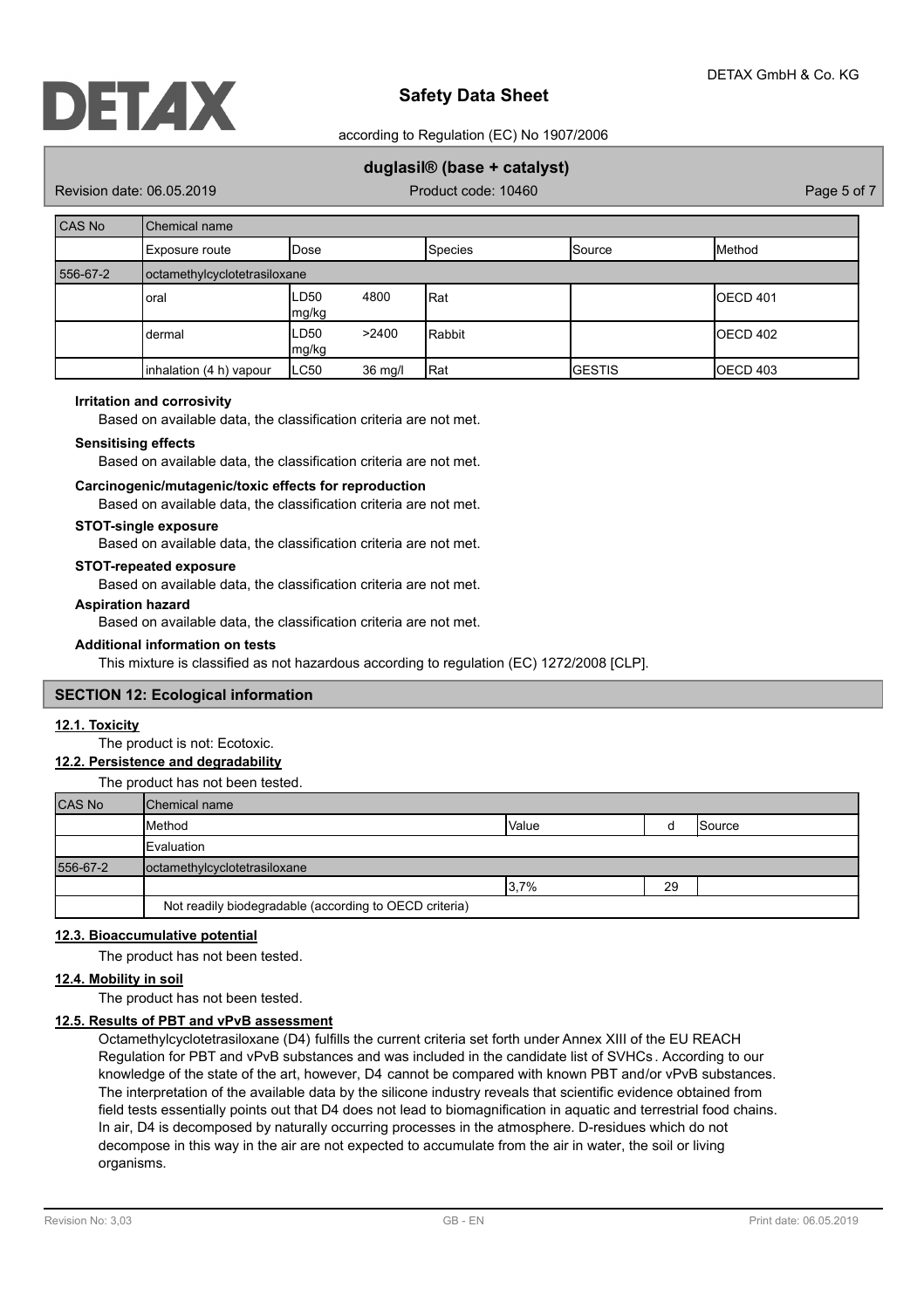

according to Regulation (EC) No 1907/2006

## **duglasil® (base + catalyst)**

Revision date: 06.05.2019 Product code: 10460 Product code: 10460 Page 6 of 7

#### **12.6. Other adverse effects**

No information available.

## **Further information**

Do not allow to enter into surface water or drains. Do not allow to enter into soil/subsoil.

### **SECTION 13: Disposal considerations**

#### **13.1. Waste treatment methods**

#### **Advice on disposal**

Do not allow to enter into surface water or drains. Do not allow to enter into soil/subsoil. Dispose of waste according to applicable legislation.

#### **Contaminated packaging**

Non-contaminated packages may be recycled. Handle contaminated packages in the same way as the substance itself.

#### **SECTION 14: Transport information**

**Inland waterways transport (ADN)**

#### **Land transport (ADR/RID)**

**Marine transport (IMDG)**

**14.1. UN number:** No dangerous good in sense of this transport regulation. **14.2. UN proper shipping name:** No dangerous good in sense of this transport regulation. **14.3. Transport hazard class(es):** No dangerous good in sense of this transport regulation. **14.4. Packing group:** No dangerous good in sense of this transport regulation.

**14.1. UN number:** No dangerous good in sense of this transport regulation. **14.2. UN proper shipping name:** No dangerous good in sense of this transport regulation. **14.3. Transport hazard class(es):** No dangerous good in sense of this transport regulation. **14.4. Packing group:** No dangerous good in sense of this transport regulation.

**14.1. UN number:** No dangerous good in sense of this transport regulation. **14.2. UN proper shipping name:** No dangerous good in sense of this transport regulation. **14.3. Transport hazard class(es):** No dangerous good in sense of this transport regulation. **14.4. Packing group:** No dangerous good in sense of this transport regulation.

**14.1. UN number:** No dangerous good in sense of this transport regulation. **14.2. UN proper shipping name:** No dangerous good in sense of this transport regulation. **14.3. Transport hazard class(es):** No dangerous good in sense of this transport regulation. **14.4. Packing group:** No dangerous good in sense of this transport regulation.

## **14.6. Special precautions for user**

**Air transport (ICAO-TI/IATA-DGR)**

No dangerous good in sense of this transport regulation.

#### **14.7. Transport in bulk according to Annex II of Marpol and the IBC Code**

No dangerous good in sense of this transport regulation.

#### **SECTION 15: Regulatory information**

#### **15.1. Safety, health and environmental regulations/legislation specific for the substance or mixture**

#### **EU regulatory information**

#### **Additional information**

The mixture contains substances of very high concern (SVHC candidates):